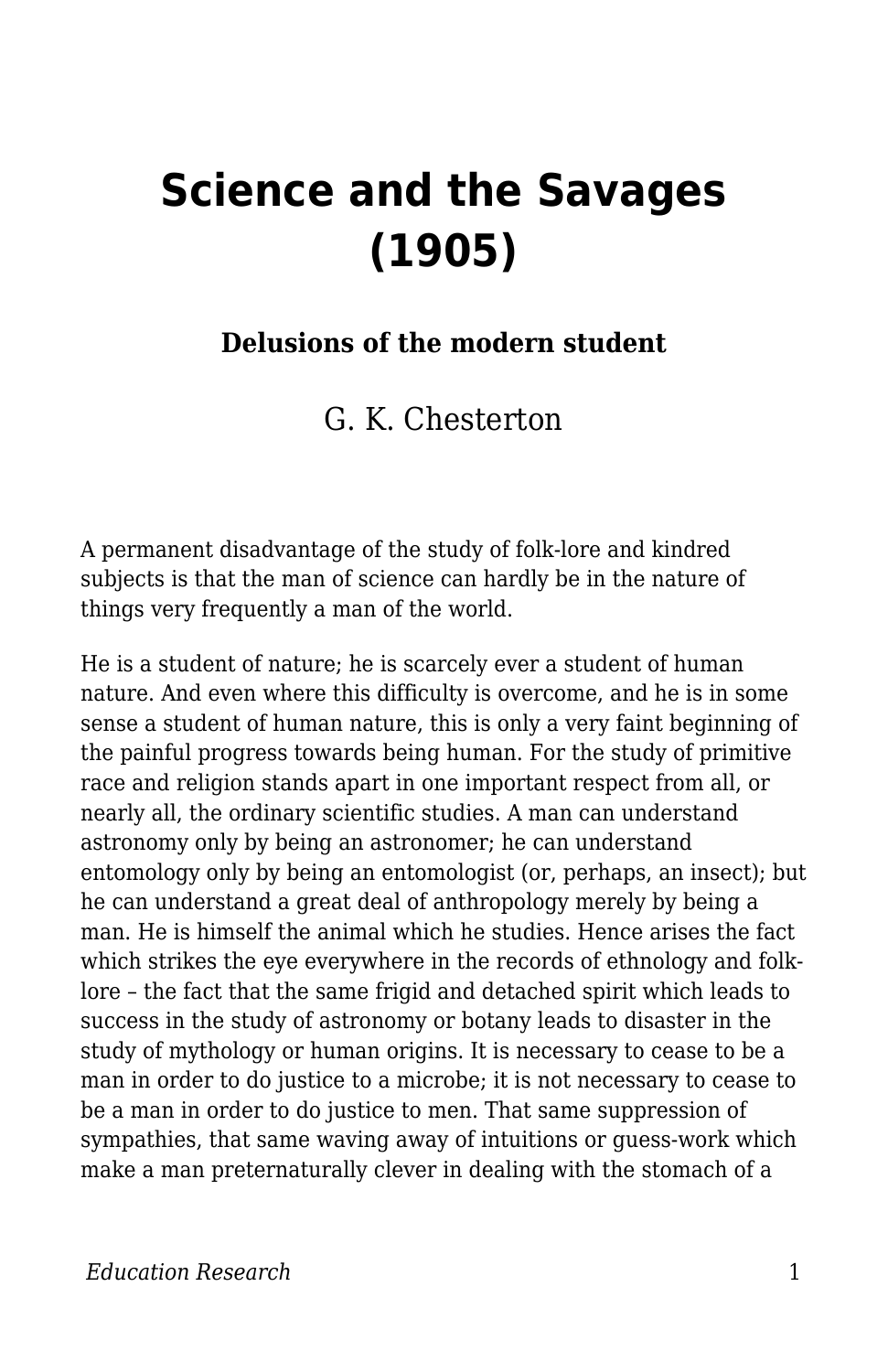spider, will make him preternaturally stupid in dealing with the heart of man. He is making himself inhuman in order to understand humanity. An ignorance of the other world is boasted by many men of science; but in this matter their defect arises, not from ignorance of the other world, but from ignorance of this world. For the secrets about which anthropologists concern themselves can be best learnt, not from books or voyages, but from the ordinary commerce of man with man. The secret of why some savage tribe worships monkeys or the moon is not to be found even by travelling among those savages and taking down their answers in a note-book, although the cleverest man may pursue this course. The answer to the riddle is in England; it is in London; nay, it is in his own heart. When a man has discovered why men in Bond Street wear black hats he will at the same moment have discovered why men in Timbuctoo wear red feathers. The mystery in the heart of some savage war-dance should not be studied in books of scientific travel; it should be studied at a subscription ball. If a man desires to find out the origins of religions, let him not go to the Sandwich Islands; let him go to church. If a man wishes to know the origin of human society, to know what society, philosophically speaking, really is, let him not go into the British Museum; let him go into society.

This total misunderstanding of the real nature of ceremonial gives rise to the most awkward and dehumanized versions of the conduct of men in rude lands or ages. The man of science, not realizing that ceremonial is essentially a thing which is done without a reason, has to find a reason for every sort of ceremonial, and, as might be supposed, the reason is generally a very absurd one – absurd because it originates not in the simple mind of the barbarian, but in the sophisticated mind of the professor. The learned man will say, for instance, "The natives of Mumbojumbo Land believe that the dead man can eat, and will require food upon his journey to the other world. This is attested by the fact that they place food in the grave, and that any family not complying with this rite is the object of the anger of the priests and the tribe." To any one acquainted with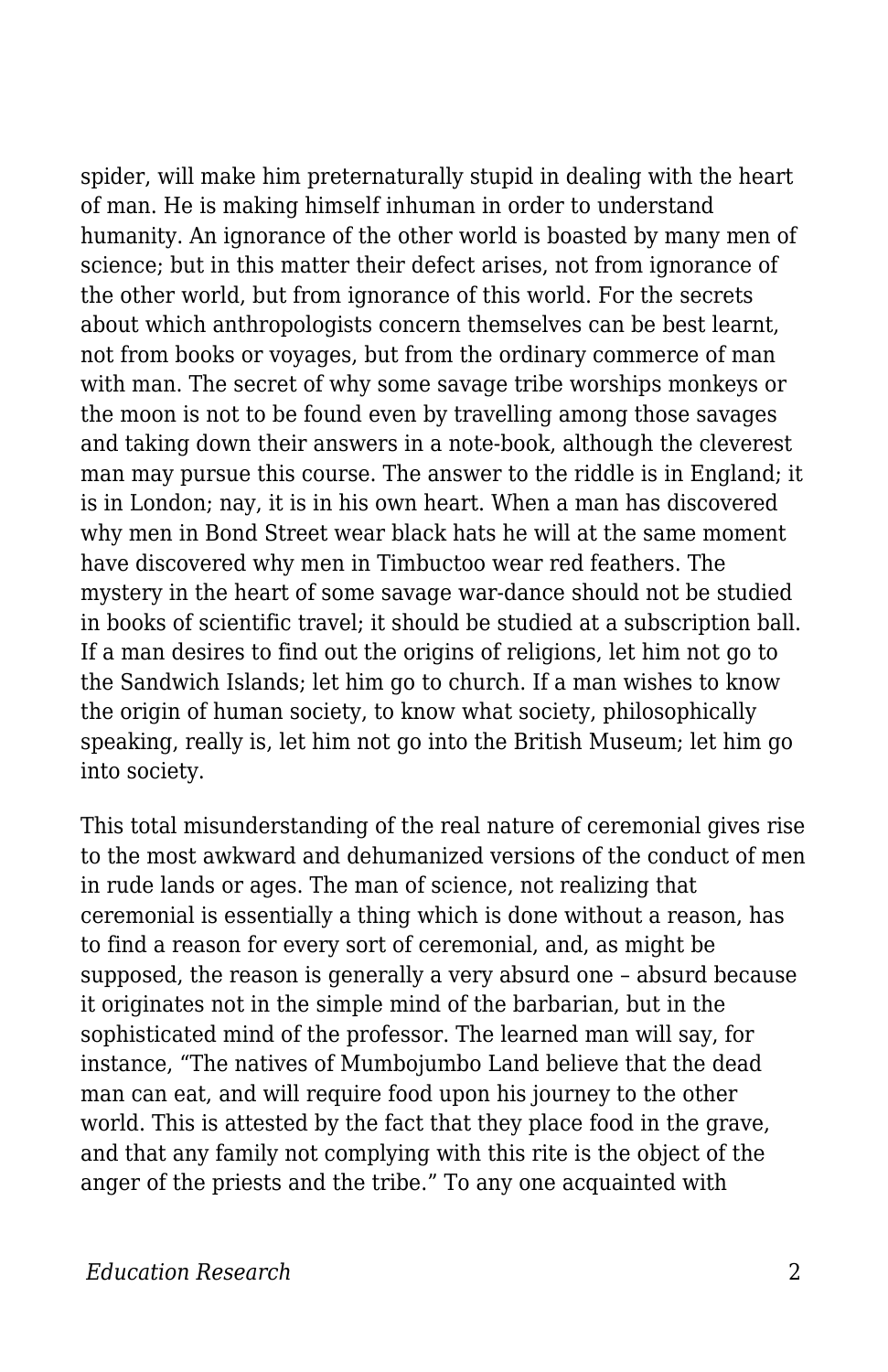humanity this way of talking is topsy-turvy. It is like saying, "The English in the twentieth century believed that a dead man could smell. This is attested by the fact that they always covered his grave with lilies, violets, or other flowers. Some priestly and tribal terrors were evidently attached to the neglect of this action, as we have records of several old ladies who were very much disturbed in mind because their wreaths had not arrived in time for the funeral." It may be of course that savages put food with a dead man because they think that a dead man can eat, or weapons with a dead man because they think that a dead man can fight. But personally I do not believe that they think anything of the kind. I believe they put food or weapons on the dead for the same reason that we put flowers, because it is an exceedingly natural and obvious thing to do. We do not understand, it is true, the emotion which makes us think it obvious and natural; but that is because, like all the important emotions of human existence, it is essentially irrational. We do not understand the savage for the same reason that the savage does not understand himself. And the savage does not understand himself for the same reason that we do not understand ourselves either.

The obvious truth is that the moment any matter has passed through the human mind it is finally and for ever spoilt for all purposes of science. It has become a thing incurably mysterious and infinite; this mortal has put on immortality. [See 1 Cor 15:54]

Even what we call our material desires are spiritual, because they are human. Science can analyse a pork-chop, and say how much of it is phosphorus and how much is protein; but science cannot analyse any man's wish for a pork-chop, and say how much of it is hunger, how much custom, how much nervous fancy, how much a haunting love of the beautiful.

The man's desire for the pork-chop remains literally as mystical and ethereal as his desire for heaven. All attempts, therefore, at a science of any human things, at a science of history, a science of folk-lore, a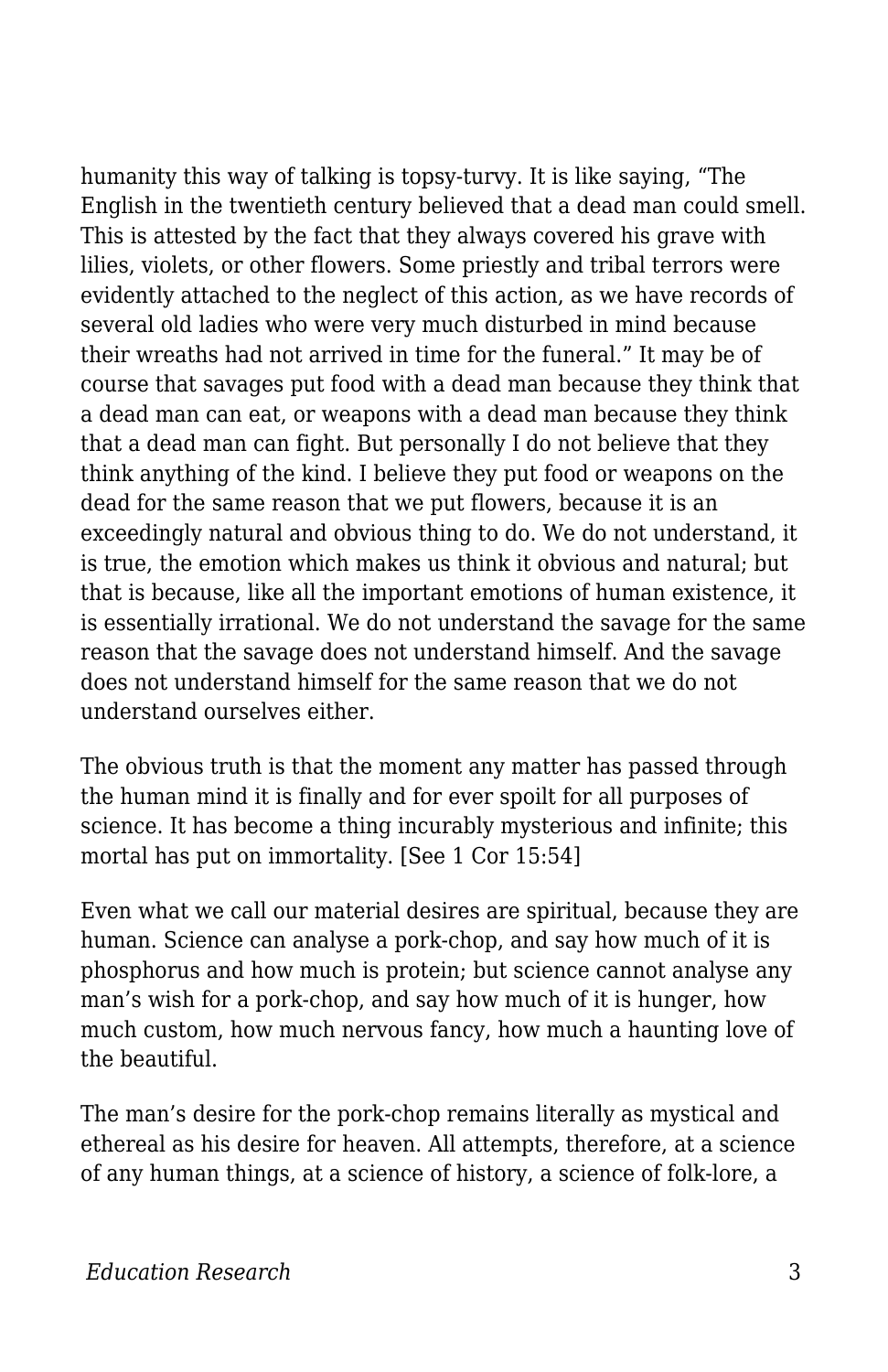science of sociology, are by their nature not merely hopeless, but crazy. You can no more be certain in economic history that a man's desire for money was merely a desire for money than you can be certain in hagiology that a saint's desire for God was merely a desire for God. And this kind of vagueness in the primary phenomena of the study is an absolutely final blow to anything in the nature of a science. Men can construct a science with very few instruments, or with very plain instruments; but no one on earth could construct a science with unreliable instruments. A man might work out the whole of mathematics with a handful of pebbles, but not with a handful of clay which was always falling apart into new fragments, and falling together into new combinations. A man might measure heaven and earth with a reed, but not with a growing reed.

As one of the enormous follies of folk-lore, let us take the case of the transmigration of stories, and the alleged unity of their source. Story after story the scientific mythologists have cut out of its place in history, and pinned side by side with similar stories in their museum of fables. The process is industrious, it is fascinating, and the whole of it rests on one of the plainest fallacies in the world. That a story has been told all over the place at some time or other, not only does not prove that it never really happened; it does not even faintly indicate or make slightly more probable that it never happened. That a large number of fishermen have falsely asserted that they have caught a pike two feet long, does not in the least affect the question of whether any one ever really did so. That numberless journalists announce a Franco-German war merely for money is no evidence one way or the other upon the dark question of whether such a war ever occurred. Doubtless in a few hundred years the innumerable Franco-German wars that did not happen will have cleared the scientific mind of any belief in the legendary war of '70 which did. But that will be because if folk-lore students remain at all, their nature will be unchanged; and their services to folk-lore will be still as they are at present, greater than they know. For in truth these men do something far more godlike than studying legends; they create them.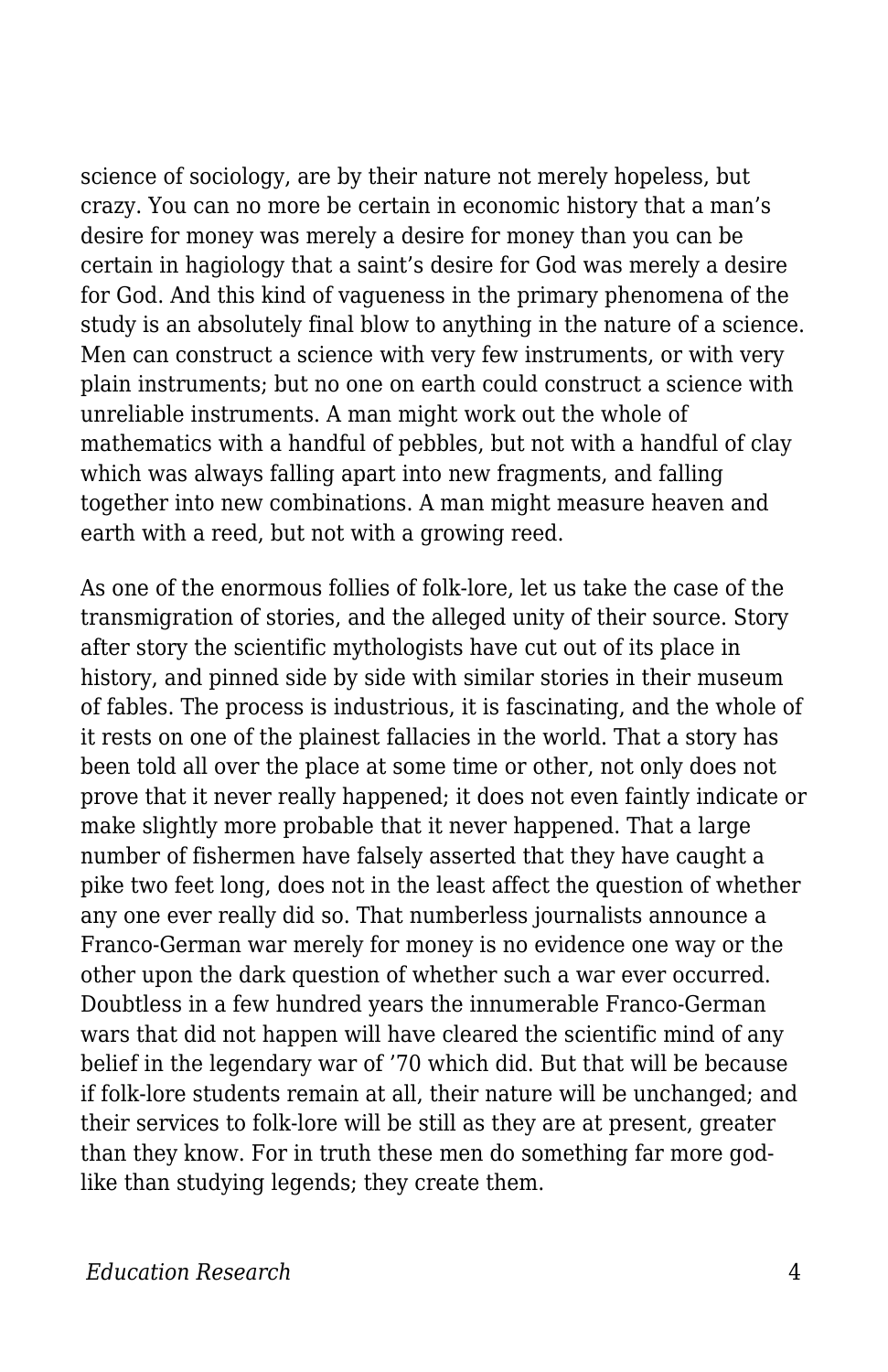There are two kinds of stories which the scientists say cannot be true, because everybody tells them. The first class consists of the stories which are told everywhere, because they are somewhat odd or clever; there is nothing in the world to prevent their having happened to somebody as an adventure any more than there is anything to prevent their having occurred, as they certainly did occur, to somebody as an idea. But they are not likely to have happened to many people. The second class of their "myths" consist of the stories that are told everywhere for the simple reason that they happen everywhere. Of the first class, for instance, we might take such an example as the story of William Tell, now generally ranked among legends upon the sole ground that it is found in the tales of other peoples. Now, it is obvious that this was told everywhere because whether true or fictitious it is what is called "a good story;" it is odd, exciting, and it has a climax. But to suggest that some such eccentric incident can never have happened in the whole history of archery, or that it did not happen to any particular person of whom it is told, is stark impudence. The idea of shooting at a mark attached to some valuable or beloved person is an idea doubtless that might easily have occurred to any inventive poet. But it is also an idea that might easily occur to any boastful archer. It might be one of the fantastic caprices of some story-teller. It might equally well be one of the fantastic caprices of some tyrant. It might occur first in real life and afterwards occur in legends. Or it might just as well occur first in legends and afterwards occur in real life. If no apple has ever been shot off a boy's head from the beginning of the world, it may be done to-morrow morning, and by somebody who has never heard of William Tell.

This type of tale, indeed, may be pretty fairly paralleled with the ordinary anecdote terminating in a repartee or an Irish bull. Such a retort as the famous "Je ne vois pas la necessité" we have all seen attributed to Talleyrand, to Voltaire, to Henri Quatre, to an anonymous judge, and so on. But this variety does not in any way make it more likely that the thing was never said at all. It is highly likely that it was really said by somebody unknown. It is highly likely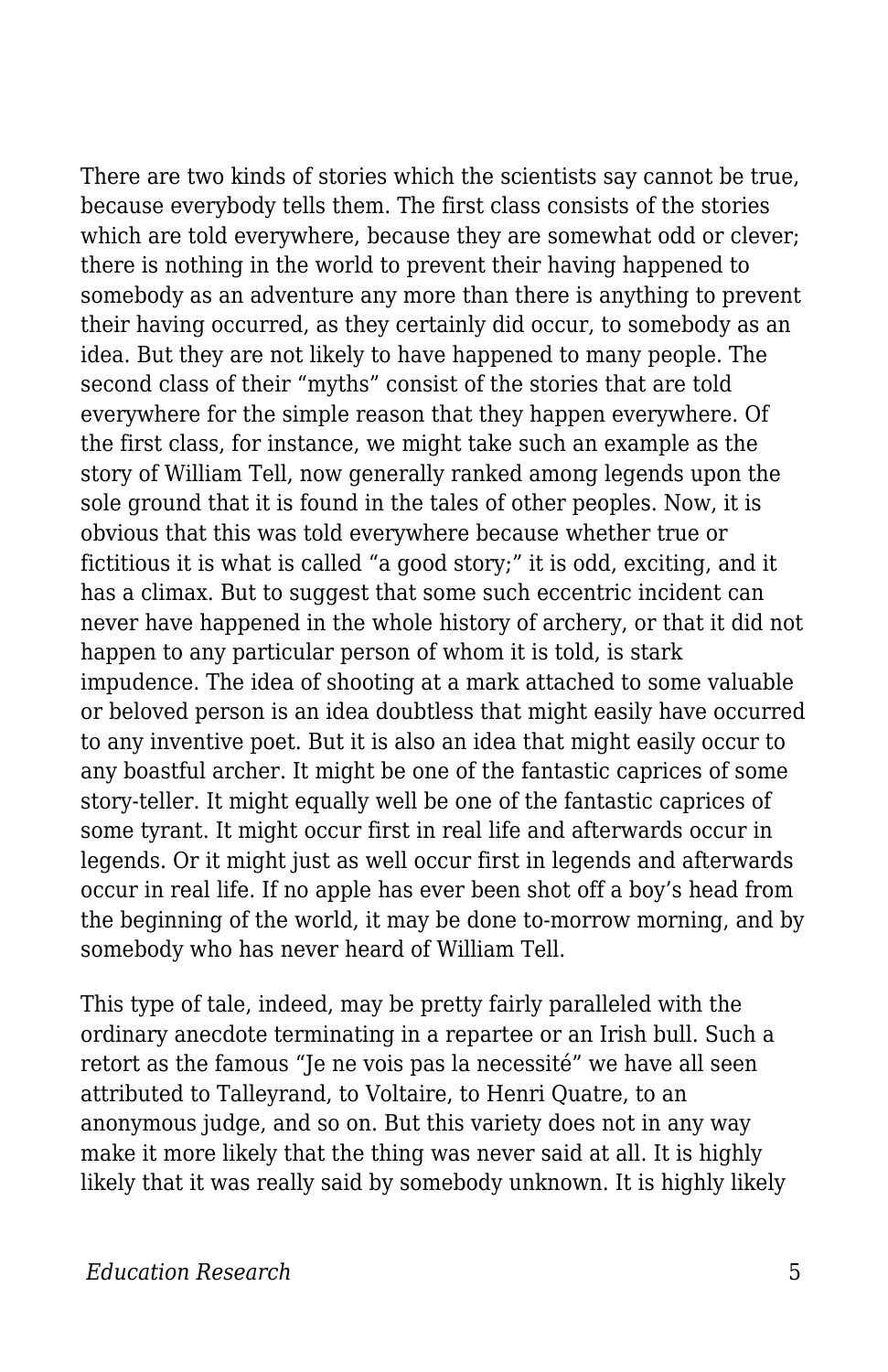that it was really said by Talleyrand. In any case, it is not any more difficult to believe that the *mot* might have occurred to a man in conversation than to a man writing memoirs. It might have occurred to any of the men I have mentioned. But there is this point of distinction about it, that it is not likely to have occurred to all of them. And this is where the first class of so-called myth differs from the second to which I have previously referred. For there is a second class of incident found to be common to the stories of five or six heroes, say to Sigurd, to Hercules, to Rustem, to the Cid, and so on. And the peculiarity of this myth is that not only is it highly reasonable to imagine that it really happened to one hero, but it is highly reasonable to imagine that it really happened to all of them. Such a story, for instance, is that of a great man having his strength swayed or thwarted by the mysterious weakness of a woman. The anecdotal story, the story of William Tell, is as I have said, popular, because it is peculiar. But this kind of story, the story of Samson and Delilah, of Arthur and Guinevere, is obviously popular because it is not peculiar. It is popular as good, quiet fiction is popular, because it tells the truth about people. If the ruin of Samson by a woman, and the ruin of Hercules by a woman, have a common legendary origin, it is gratifying to know that we can also explain, as a fable, the ruin of Nelson by a woman and the ruin of Parnell by a woman. And, indeed, I have no doubt whatever that, some centuries hence, the students of folk-lore will refuse altogether to believe that Elizabeth Barrett eloped with Robert Browning, and will prove their point up to the hilt by the unquestionable fact that the whole fiction of the period was full of such elopements from end to end.

Possibly the most pathetic of all the delusions of the modern students of primitive belief is the notion they have about the thing they call anthropomorphism. They believe that primitive men attributed phenomena to a god in human form in order to explain them, because his mind in its sullen limitation could not reach any further than his own clownish existence. The thunder was called the voice of a man, the lightning the eyes of a man, because by this explanation they were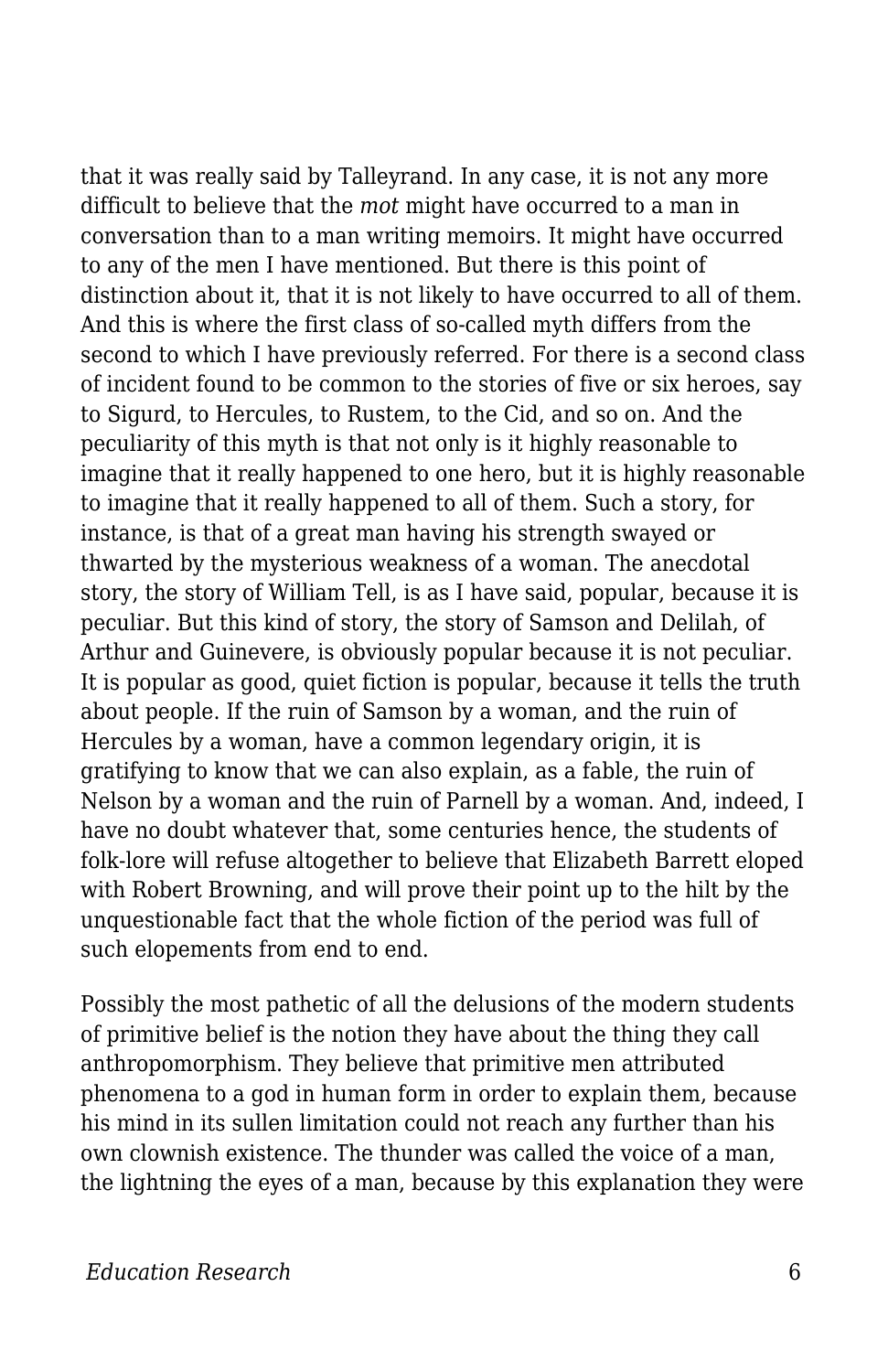made more reasonable and comfortable. The final cure for all this kind of philosophy is to walk down a lane at night. Any one who does so will discover very quickly that men pictured something semi-human at the back of all things, not because such a thought was natural, but because it was supernatural; not because it made things more comprehensible, but because it made them a hundred times more incomprehensible and mysterious. For a man walking down a lane at night can see the conspicuous fact that as long as nature keeps to her own course, she has no power with us at all. As long as a tree is a tree, it is a top-heavy monster with a hundred arms, a thousand tongues, and only one leg. But so long as a tree is a tree, it does not frighten us at all. It begins to be something alien, to be something strange, only when it looks like ourselves. When a tree really looks like a man our knees knock under us. And when the whole universe looks like a man we fall on our faces.

## **Learning Check**

According to Chesterton, what is the great folly underlying much of scientists' attempts at understanding humans?

- a. Scientists are insufficiently rigorous.
- b. Scientists make themselves inhuman.
- c. Scientists lack a theoretical lens or paradigm.
- d. Scientists aren't sufficiently scientific.

Why does Chesterton believe it is problematic to interpret the behaviors of ancients (or other cultures) as purely rational or as indicative of a deep, underlying mythology?

- a. Because ancient people are less rational than modern people.
- b. Because primitive peoples lack the sophistication to understand themselves or to articulate this through their cultural narratives.
- c. Because all people are irrational.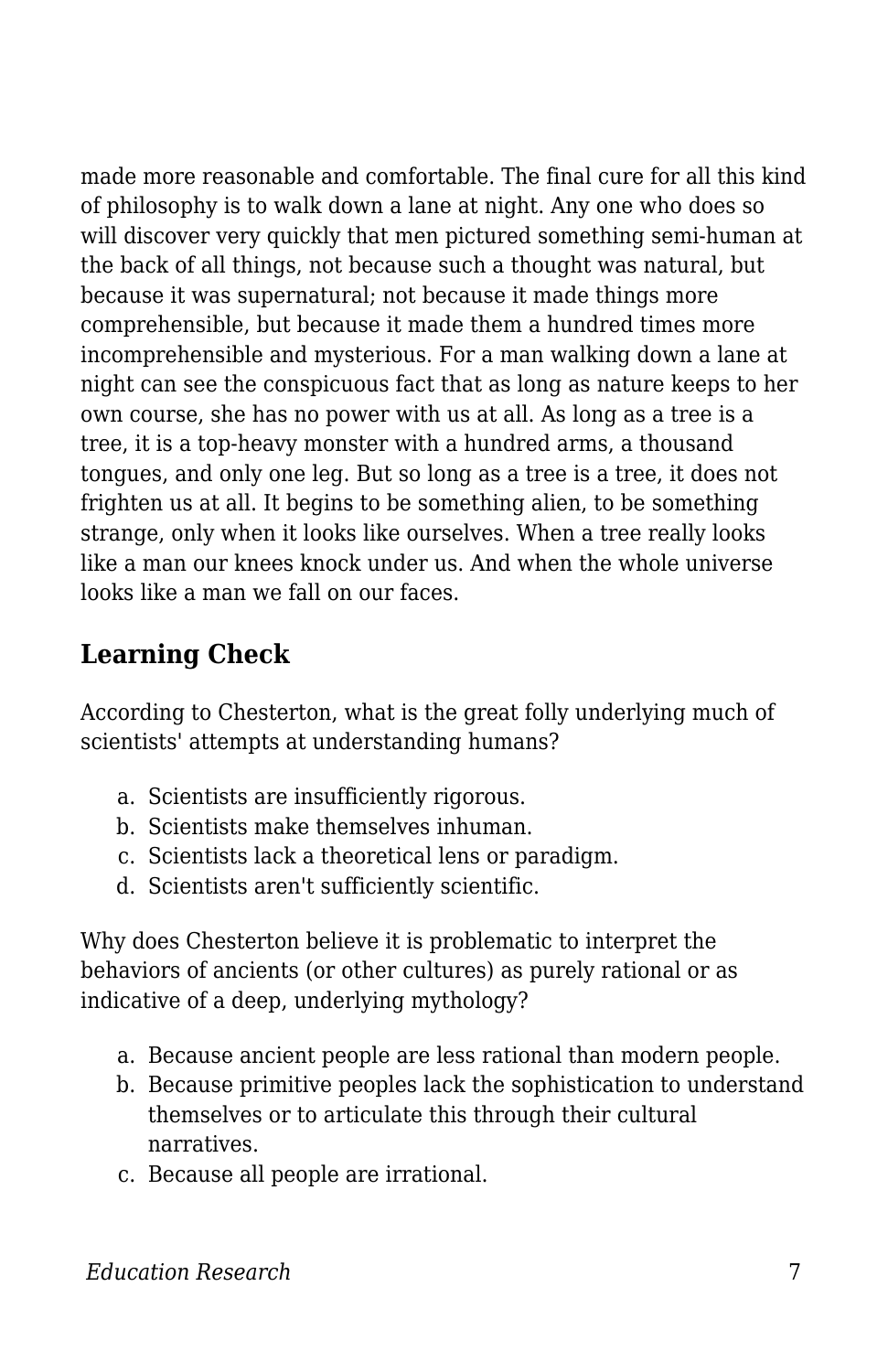d. Because we lack a deep understanding of their myths and views of the world.

What would Chesterton advocate as being the best method to understand another person better?

- a. Immerse yourself in their culture.
- b. Simply ask them.
- c. Understand yourself better.

Chesterton thinks it is absurd when modernists reject primitive anthropomorphisms of the natural world. Why?

- a. Because this conclusion was not arrived at by employing the scientific method.
- b. Because anthropomorphism is calming and comprehensible.
- c. Because anthropomorphism is frightening and mysterious.